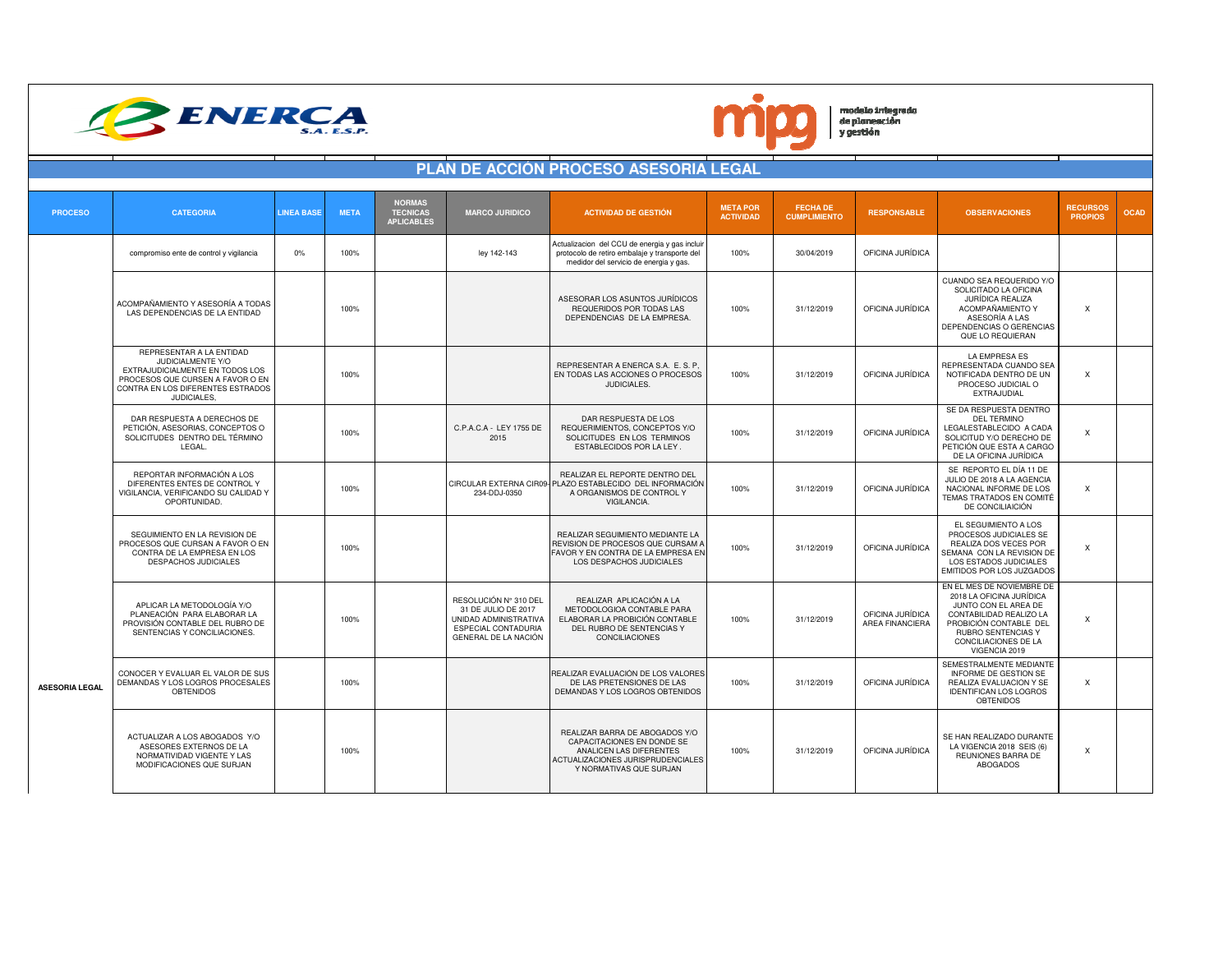|                                   |                                                                                                                                                                                                   | 100% |                                                                                                                                                        | DEBATIR AL INTERIOR DEL COMITÉ DE<br>CONCILIACIÓN CADA CASO ESPECÍFICO<br>SOBRE LA PROCEDENCIA DE LA<br>CONCILIACIÓN O CUALQUIER OTRO<br>MEDIO ALTERNATIVO DE SOLUCIÓN DE<br>CONFLICTO CON SUJECIÓN ESTRICTA A<br>LAS NORMAS JURÍDICAS SUSTANTIVAS.<br>PROCEDIMENTALES Y DE CONTROL<br>VIGENTES EVITANDO LESIONAR EL<br>PATRIMONIO DE LA EMPRESA                                                                                                                      | 100% | 31/12/2019 | COMITÉ DE<br>CONCILIACIÓN Y<br>DEFENSA JUDICIAL<br>DE ENERCA S.A.<br>E.S.P.                                  | SE HA REALIZADO 1 SESION DE<br>REUNION DEL COMITÉ                                                                                                                                                    | $\boldsymbol{\mathsf{X}}$ |  |
|-----------------------------------|---------------------------------------------------------------------------------------------------------------------------------------------------------------------------------------------------|------|--------------------------------------------------------------------------------------------------------------------------------------------------------|-----------------------------------------------------------------------------------------------------------------------------------------------------------------------------------------------------------------------------------------------------------------------------------------------------------------------------------------------------------------------------------------------------------------------------------------------------------------------|------|------------|--------------------------------------------------------------------------------------------------------------|------------------------------------------------------------------------------------------------------------------------------------------------------------------------------------------------------|---------------------------|--|
|                                   | PRESENTAR ANTE EL COMITÉ DE<br>CONCILIACIÓN Y DEFENSA JUDICIAL LOS<br>ARGUMENTOS QUE SE ESTIME<br>CONVENIENTES, CON EL FIN DE QUE ESTE<br>DECIDA SI PROCEDE O NO LA<br>CONCILIACIÓN EXTRAJUDICIAL |      |                                                                                                                                                        | PRESENTAR AL COMITÉ LA<br>PROCEDENCIA O NO DE LA ACCIÓN DE<br>REPETICIÓN                                                                                                                                                                                                                                                                                                                                                                                              |      | 31/12/2019 | OFICINA JURÍDICA                                                                                             | EN COMITÉ DE CONCILIACION<br>N° 15 SE ANALIZO LA<br>PROCEDENCIA DE LAS ACCION<br>DE REPETICIÓN DE LOS<br>DIFERENTES TEMAS<br>ANALIZADOS EN COMITÉ DE<br>LAS VIGENCIAS 2016, 2017 Y<br>2018           | $\boldsymbol{\mathsf{x}}$ |  |
|                                   |                                                                                                                                                                                                   | 100% |                                                                                                                                                        | PRESENTAR A LOS MIEMBROS DE<br>COMITÉ DE CONCILIACION SOBRE LA<br>PROHIBICION DEL PAGO DE LOS<br>HECHOS CUMPLIDOS                                                                                                                                                                                                                                                                                                                                                     | 100% | 31/12/2019 | OFICINA JURÍDICA                                                                                             | MEDIANTE CIRCULAR 006 DE<br>03/04/2018                                                                                                                                                               | $\boldsymbol{\mathsf{x}}$ |  |
|                                   |                                                                                                                                                                                                   | 100% |                                                                                                                                                        | PRESENTAR AL COMITÉ LAS POLÍTICAS<br>SOBRE PREVENCIÓN DEL DAÑO<br>ANTIJURÍDICO Y DEFENSA JUDICIAL DE<br>LA EMPRESA, PARA SU ANALISIS Y<br>DEBATE, ASI COMO TAMBIÉN ANALIZAR<br>LOS CASOS ESPECÍFICOS DONDE<br>PROCEDE O NO LA CONCILIACIÓN DE<br>CONFORMIDAD CON LA NORMATIVIDAD<br>LEGAL EXISTENTE PARA TAL EFECTO                                                                                                                                                   | 100% | 31/12/2019 | COMITÉ DE<br>CONCILIACIÓN Y DEFENSA<br>JUDICIAL DE ENERCA S.A.<br>E.S.P.                                     | MEDIANTE CIRCULAR 006 DE<br>03/05/2018 SE SOCIALIZO<br>POLITICA DEL DAÑO<br>ANTIJURIDICO, CON EL FIN DE<br>SOCIALIZAR LA PROHIBICIÓN<br>DE PRESENTAR A COMITÉ<br>CASOS DE HECHOS<br><b>CUMPLIDOS</b> | X                         |  |
|                                   | CAPACITAR EL PERSONAL EN TEMAS DE<br>CONTRATACIÓN, TEMAS<br>PRECONTRACTUALES O SOBRE<br>ASPECTOS RELEVANTES Y DONDE MÁS<br>INQUIETUDES SE PRESENTAN                                               | 100% | MANUAL DE<br>CONTRATACIÓN, MANUAL<br>DE SUPERVISIÓN,<br>FORMATOS DEL PROCESO<br>DE CONTRATACIÓN                                                        | REALIZAR CAPACITACIONES SOBRE<br>MANUAL DE CONTRATACIÓN, REALIZAR<br>CAPACITACIONES Y ASESORIA EN TEMAS<br>RELACIONADOS EN ELABORACIÓN DE<br>ANÁLISIS PRELIMINARES Y EN TEMAS<br>PRECONTRACTUALES A NIVEL<br>DIRECTIVO, ENLACES Y SUPERVISORES<br>ENTREGAR, AL PERSONAL INVOLUCRADO<br>EN TEMAS CONTRACTUALES, DE TIPS<br>(RECOMENDACIONES SENCILLAS Y<br>PRECISAS SOBRE LOS TEMAS MÁS<br>RELEVANTES A TENER EN CUENTA EN<br>LAS DIFERENTES ETAPAS<br>CONTRACTUALES). | 100% | 31/12/2019 | GRUPO DE TRABAJO<br>CONTRATACIÓN,<br>OFICINA JURIDICA.<br>LÍDER DE<br>SUPERVISIÓN E<br><b>INTERVENTORÍAS</b> | EN EL MES DE ABRIL DE 2018<br>SE REALIZO CAPACITACION A<br>TODO EL PERSONAL DE LA<br>EMPRESA FRENTE AL TEMA<br>DEL PROCESO DE<br>NOTIFICACIONES.                                                     | $\times$                  |  |
|                                   | CAPACITAR EL PERSONAL EN TEMAS DE<br>SUPERVISIÓN Y SEGUIMIENTO                                                                                                                                    | 100% | MANUAL DE SUPERVISIÓN<br>E INTERVENTORÍA ACTO<br>DE GERENCIA 219 DEL 12<br>DE SEPTIEMBRE DE 2013                                                       | REALIZAR CAPACITACIONES SOBRE<br>MANUAL DE SUPERVISIÓN                                                                                                                                                                                                                                                                                                                                                                                                                | 100% | 31/12/2019 | <b>GRUPO DE TRABAJO</b><br>CONTRATACIÓN                                                                      | SE REMITIO POR VIA CORRERO<br>A TODO EL PERSONAL EL<br>MANUAL DE SUPERVISION CON<br>EL FIN DE SOCIALIZARLO                                                                                           | $\times$                  |  |
|                                   | VERIFICAR LA UTILIZACIÓN DE LOS<br>FORMATOS IMPLEMENTADOS EN EL SIG                                                                                                                               | 100% | LISTADO DE<br><b>DOCUMENTOS</b><br>ASOCIADOS AL PROCESO                                                                                                | REVISAR Y AJUSTAR LOS FORMATOS DEL<br>PROCESO                                                                                                                                                                                                                                                                                                                                                                                                                         | 100% | 31/12/2019 | <b>GRUPO DE TRABAJO</b><br>CONTRATACIÓN Y<br>OFICINA SIG                                                     | EN EL MES DE MAYO DE 2018,<br>SE CREARON 10 FORMATOS<br>DEL PROCESO Y 18 DE LOS YA<br><b>EXISTENTES FUERON</b><br><b>MODIFCADOS</b>                                                                  | X                         |  |
| <b>GESTION DE</b><br>CONTRATACION | REALIZAR CARGUE DE PROCESOS<br>CONTRACTUALES DE DIFERENTES<br>MODALIDADES DE CONTRATACIÓN EN LOS<br>PORTALES SIA Y SECOP                                                                          | 100% | CIRCULAR Nº 1 DE 2013-<br>ARTÍCULOS 1 Y 3 DE LA<br>LEY 1150 DE 2007.                                                                                   | REALIZAR CARGUE DE PROCESOS<br>CONTRACTUALES DE DIFERENTES<br>MODALIDADES DE CONTRATACIÓN EN<br>LOS PORTALES SIA Y SECOP                                                                                                                                                                                                                                                                                                                                              | 100% | 31/12/2019 | GRUPO DE TRABAJO<br>CONTRATACIÓN                                                                             | MENSUALMENTE SE REALIZA<br>EL CARGUE A LAS<br>PLATAFORMAS DE SIA Y SECOP<br>DE LOS CONTRATOS<br>SUSCRITOS EN CADA MES                                                                                | $\times$                  |  |
|                                   | ADELANTAR LOS PROCESOS<br>CONTRACTUALES CON PLURALIDAD DE<br>OFERENTES Y CONTRATACIÓN DIRECTA<br>SOLICITADOS POR LAS ÁREAS                                                                        | 100% | MANUAL DE<br>CONTRATACIÓN ACUERDO<br>004 DE 2013 Y MANUAL DE<br>SUPERVISION E<br>INTERVENTORIA ACTO DE<br>GERENCIA 219 DEL 12 DE<br>SEPTIEMBRE DE 2013 | ADELANTAR LOS PROCESOS<br>CONTRACTUALES CON PLURALIDAD DE<br>OFERENTES Y CONTRATACIÓN DIRECTA<br>SOLICITADOS POR LAS ÁREAS.                                                                                                                                                                                                                                                                                                                                           | 100% | 31/12/2019 | GRUPO DE TRABAJO<br>CONTRATACIÓN,<br>OFICINA JURIDICA                                                        | CUANDO SEA REQUERIDO Y/O<br>SOLICITADO POR CUALQUIERA<br>DE LAS DEPENDENCIAS<br>CONTRATAR UN SERVICIO LA<br>OFICINA DE CONTRATACIÓN<br>ADELANTA LO PERTINENTE                                        | X                         |  |